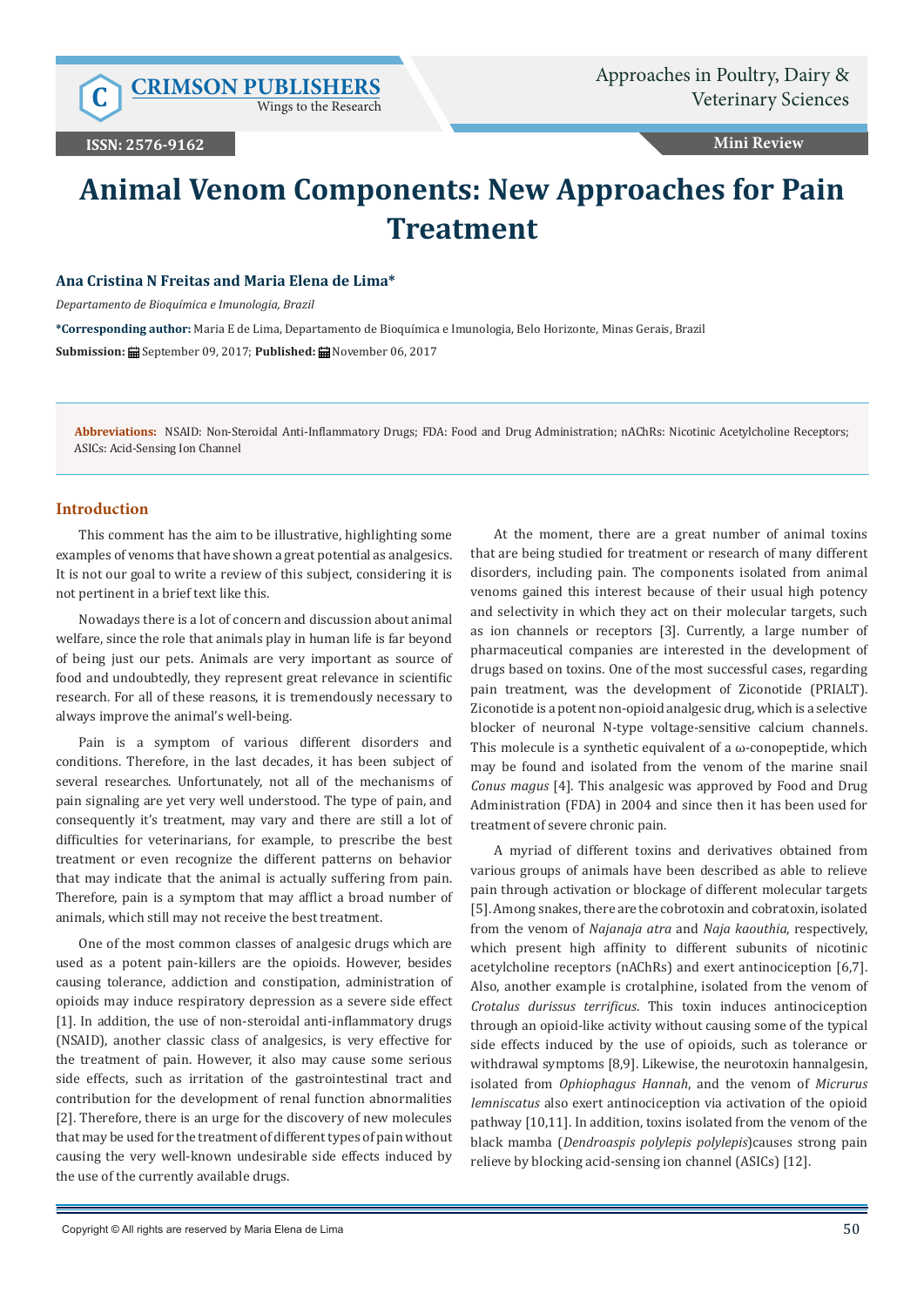Spiders represent the group of venomous animals with the greatest number of species, consequently the venom of these animals is a potential source of new molecules with interesting pharmaceutical activity that may generate new drug candidates for pain treatment, among others [13-15]. Toxins isolated from the venom of *Thrixopelma pruriens, Ceratogyrus cornuatus* and Phrixotrichus auratus constitute very promising molecules since they are reported to inhibit the different subtypes of voltage gated sodium channels (Nav): Nav1.7 and Nav1.8 [16,17]. These subtypes of channels are related to pain signaling, since they are selectively expressed in peripheral sensory neurons and contribute for the transmission of the pain signal [18]. In addition, toxins which block voltage gated calcium channels may induce anti-nociception and are found in the venom of *Selenocosmia huwena, Grammostola rosea, Agelenopsis aperta* and *Phoneutria nigriventer* [5,13,14,19,20].

There are many other targets and pathways that might be modulated to induce antinociception. For example, some antinociceptive spider toxins induce antinociception by affecting glutamatergic neurotransmission, blocking ASIC channels, activating opioid and cannabinoid pathways, inhibiting P2X3 receptors, among others [5,21-23]. Recently, many toxins from the spider *Phoneutria nigriventer* have been studied by the group of Gomez [20,24-28] and by our group [15,21-24], which have highlighted the great potential of these molecules as analgesic models.

Besides the toxins obtained from the venom of snakes and spiders, there are still many other anti-nociceptive components present in the venom of various other groups of venomous animals, such as scorpions, centipedes, bees, wasps, ants, cnidarians and others [5]. This means that we have currently available for research a huge number of bioactive molecules, and probably many of them having very high affinity for a specific receptor or channel.

### **Conclusion**

In conclusion, the analgesic substances, which were already isolated from venomous animals, may induce anti-nociception with high efficiency through activation or blockage of so many different pathways. This means that many of these substances may become a novel class of commercial analgesic drugs, or even serve as a template for the development of such products. In addition, besides becoming novel medicines, these same substances are helping to understand pain signaling itself, since they exert their activity through various different pathways. Furthermore, there are still many other venom components and animals which were never been studied. Therefore, there are still an enormous number of anti-nociceptive substances yet to be discovered and characterized, which makes animal venoms very promising for both, research and biotechnology. Once a time, thanks to the biodiversity that gives us great insights to the drug discovery.

## **References**

1. [Benyamin R, Trescot AM, Datta S, Buenaventura R, Adlaka R, et al. \(2008\)](https://www.ncbi.nlm.nih.gov/pubmed/18443635)  [Opioid complications and side effects. Pain Physician 11\(2 Suppl\): 105-](https://www.ncbi.nlm.nih.gov/pubmed/18443635) [120.](https://www.ncbi.nlm.nih.gov/pubmed/18443635)

- 2. [Whelton A, Hamilton CW \(1991\) Nonsteroidal anti-inflammatory drugs:](https://www.ncbi.nlm.nih.gov/pubmed/1894754)  [effects on kidney function. J Clin Pharmacol 31\(7\): 588-598.](https://www.ncbi.nlm.nih.gov/pubmed/1894754)
- 3. [Rajendra W, Armugam A, Jeyaseelan K \(2004\) Toxins in anti-nociception](https://www.ncbi.nlm.nih.gov/pubmed/15225557)  [and anti-inflammation. Toxicon 44\(1\): 1-17.](https://www.ncbi.nlm.nih.gov/pubmed/15225557)
- 4. [Miljanich GP \(2004\) Ziconotide: neuronal calcium channel blocker for](https://www.ncbi.nlm.nih.gov/pubmed/15578997)  [treating severe chronic pain. Curr Med Chem 11\(23\): 3029-3040.](https://www.ncbi.nlm.nih.gov/pubmed/15578997)
- 5. [Gazerani P, Cairns BE \(2014\) Venom-based biotoxins as potential](https://www.ncbi.nlm.nih.gov/pubmed/25234848)  [analgesics. Expert Rev Neurother 14\(11\): 1261-1274.](https://www.ncbi.nlm.nih.gov/pubmed/25234848)
- 6. [Chen ZX, Zhang HL, Gu ZL, Chen BW, Han R, et al. \(2006\) A long](https://www.ncbi.nlm.nih.gov/pubmed/16539838)form alpha-neurot[oxin from cobra venom produces potent opioid](https://www.ncbi.nlm.nih.gov/pubmed/16539838)[independent analgesia. Acta Pharmacol Sin 27\(4\): 402-408.](https://www.ncbi.nlm.nih.gov/pubmed/16539838)
- 7. [Cheng BC, Zhou XP, Zhu Q, Gong S, Qin ZH, et al. \(2009\) Cobratoxin](https://www.ncbi.nlm.nih.gov/pubmed/19375445)  [inhibits pain-evoked discharge of neurons in thalamic parafascicular](https://www.ncbi.nlm.nih.gov/pubmed/19375445)  [nucleus in rats: involvement of cholinergic and serotonergic systems.](https://www.ncbi.nlm.nih.gov/pubmed/19375445)  [Toxicon 54\(3\): 224-232.](https://www.ncbi.nlm.nih.gov/pubmed/19375445)
- 8. [Konno K, Picolo G, Gutierrez VP, Brigatte P, Zambelli VO, et al. \(2008\)](https://www.ncbi.nlm.nih.gov/pubmed/18495297)  [Crotalphine, a novel potent analgesic peptide from the venom of the](https://www.ncbi.nlm.nih.gov/pubmed/18495297)  [South American rattle snake Crotalus durissus terrificus. Peptides 29\(8\):](https://www.ncbi.nlm.nih.gov/pubmed/18495297)  [1293-1304.](https://www.ncbi.nlm.nih.gov/pubmed/18495297)
- 9. [Picolo GR, Giorgi, Cury Y \(2000\) Delta-opioid receptors and nitric oxide](https://www.ncbi.nlm.nih.gov/pubmed/10720635)  [mediate the analgesic effect of Crotalus durissus terrificus snake venom.](https://www.ncbi.nlm.nih.gov/pubmed/10720635)  [Eur J Pharmacol 391\(1-2\): 55-62.](https://www.ncbi.nlm.nih.gov/pubmed/10720635)
- 10.[Pu XC, Wong PT, Gopalakrishnakone P \(1995\) A novel analgesic toxin](https://www.ncbi.nlm.nih.gov/pubmed/8744982)  [\(hannalgesin\) from the venom of king cobra \(Ophiophagus hannah\).](https://www.ncbi.nlm.nih.gov/pubmed/8744982)  [Toxicon 33\(11\): 1425-1431.](https://www.ncbi.nlm.nih.gov/pubmed/8744982)
- 11.[Leite dos SGG, Casais e Silva LL, Pereira SMB, Villarreal CF \(2012\)](https://www.ncbi.nlm.nih.gov/pubmed/22841808)  [Antinociceptive properties of Micrurus lemniscatus venom. Toxicon](https://www.ncbi.nlm.nih.gov/pubmed/22841808)  [60\(6\): 1005-1012.](https://www.ncbi.nlm.nih.gov/pubmed/22841808)
- 12.[Diochot S, Baron A, Salinas M, Douguet D, Scarzello S, et al. \(2012\) Black](https://www.ncbi.nlm.nih.gov/pubmed/23034652)  [mamba venom peptides target acid-sensing ion channels to abolish pain.](https://www.ncbi.nlm.nih.gov/pubmed/23034652)  [Nature 490\(7421\): 552-555.](https://www.ncbi.nlm.nih.gov/pubmed/23034652)
- 13.[Saez NJ, Senff S, Jensen JE, Er SY, Herzig V, et al. \(2010\) Spider-venom](https://www.ncbi.nlm.nih.gov/pubmed/22069579/)  [peptides as therapeutics. Toxins \(Basel\) 2\(12\): 2851-2871.](https://www.ncbi.nlm.nih.gov/pubmed/22069579/)
- 14.[Cury Y, Picolo G \(2006\) Animal toxins as analgesics--an overview. Drug](https://www.ncbi.nlm.nih.gov/pubmed/17080201)  [News Perspect 19\(7\): 381-392.](https://www.ncbi.nlm.nih.gov/pubmed/17080201)
- 15.de Lima ME (2015) *Phoneutria nigriventer* Venom and Toxins: A Review. In: Gopalakrishnakone P, et al. (Eds.), Spider Venoms. Springer, Netherlands, p. 1-24.
- 16.[Middleton RE, Warren VA, Kraus RL, Hwang JC, Liu CJ, et al. \(2002\)](https://www.ncbi.nlm.nih.gov/pubmed/12475222)  [Two tarantula peptides inhibit activation of multiple sodium channels.](https://www.ncbi.nlm.nih.gov/pubmed/12475222)  [Biochemistry 41\(50\): 14734-14747.](https://www.ncbi.nlm.nih.gov/pubmed/12475222)
- 17.[Bosmans F, Rash L, Zhu S, Diochot S, Lazdunski M, et al. \(2006\) Four](https://www.ncbi.nlm.nih.gov/pubmed/16267209)  [novel tarantula toxins as selective modulators of voltage-gated sodium](https://www.ncbi.nlm.nih.gov/pubmed/16267209)  [channel subtypes. Mol Pharmacol 69\(2\): 419-429.](https://www.ncbi.nlm.nih.gov/pubmed/16267209)
- 18.[Gilchrist J, Bosmans F \(2012\) Animal toxins can alter the function of](https://www.ncbi.nlm.nih.gov/pubmed/23012651/)  [Nav1.8 and Nav1.9. Toxins \(Basel\) 4\(8\): 620-632.](https://www.ncbi.nlm.nih.gov/pubmed/23012651/)
- 19.[Nebe J, Vanegas H, Neugebauer V, Schaible HG \(1997\) Omega-agatoxin](https://www.ncbi.nlm.nih.gov/pubmed/9421179)  [IVA, a P-type calcium channel antagonist, reduces nociceptive processing](https://www.ncbi.nlm.nih.gov/pubmed/9421179)  [in spinal cord neurons with input from the inflamed but not from the](https://www.ncbi.nlm.nih.gov/pubmed/9421179)  [normal knee joint--an electrophysiological study in the rat in vivo. Eur J](https://www.ncbi.nlm.nih.gov/pubmed/9421179)  [Neurosci 9\(10\): 2193-2201.](https://www.ncbi.nlm.nih.gov/pubmed/9421179)
- 20.[Rigo FK, Trevisan G, Rosa F, Dalmolin GD, Otuki MF, et al. \(2013\) Spider](https://www.ncbi.nlm.nih.gov/pubmed/23718272)  [peptide Phα1β induces analgesic effect in a model of cancer pain. Cancer](https://www.ncbi.nlm.nih.gov/pubmed/23718272)  [Sci 104\(9\): 1226-1230.](https://www.ncbi.nlm.nih.gov/pubmed/23718272)
- 21.[Freitas AC, Pacheco DF, Machado MF, Carmona AK, Duarte ID, et al. \(2016\)](https://www.ncbi.nlm.nih.gov/pubmed/26947933)  [PnPP-19, a spider toxin peptide, induces peripheral antinociception](https://www.ncbi.nlm.nih.gov/pubmed/26947933)  [through opioid and cannabinoid receptors and inhibition of neutral](https://www.ncbi.nlm.nih.gov/pubmed/26947933)  [endopeptidase. Br J Pharmacol 173\(9\): 1491-1501.](https://www.ncbi.nlm.nih.gov/pubmed/26947933)
- 22.[Freitas AC, Silva GC, Pacheco DF, Pimenta AM, Lemos VS, et al. \(2017\)](https://www.ncbi.nlm.nih.gov/pubmed/28087360)  [The synthetic peptide PnPP-19 induces peripheral antinociception via](https://www.ncbi.nlm.nih.gov/pubmed/28087360)